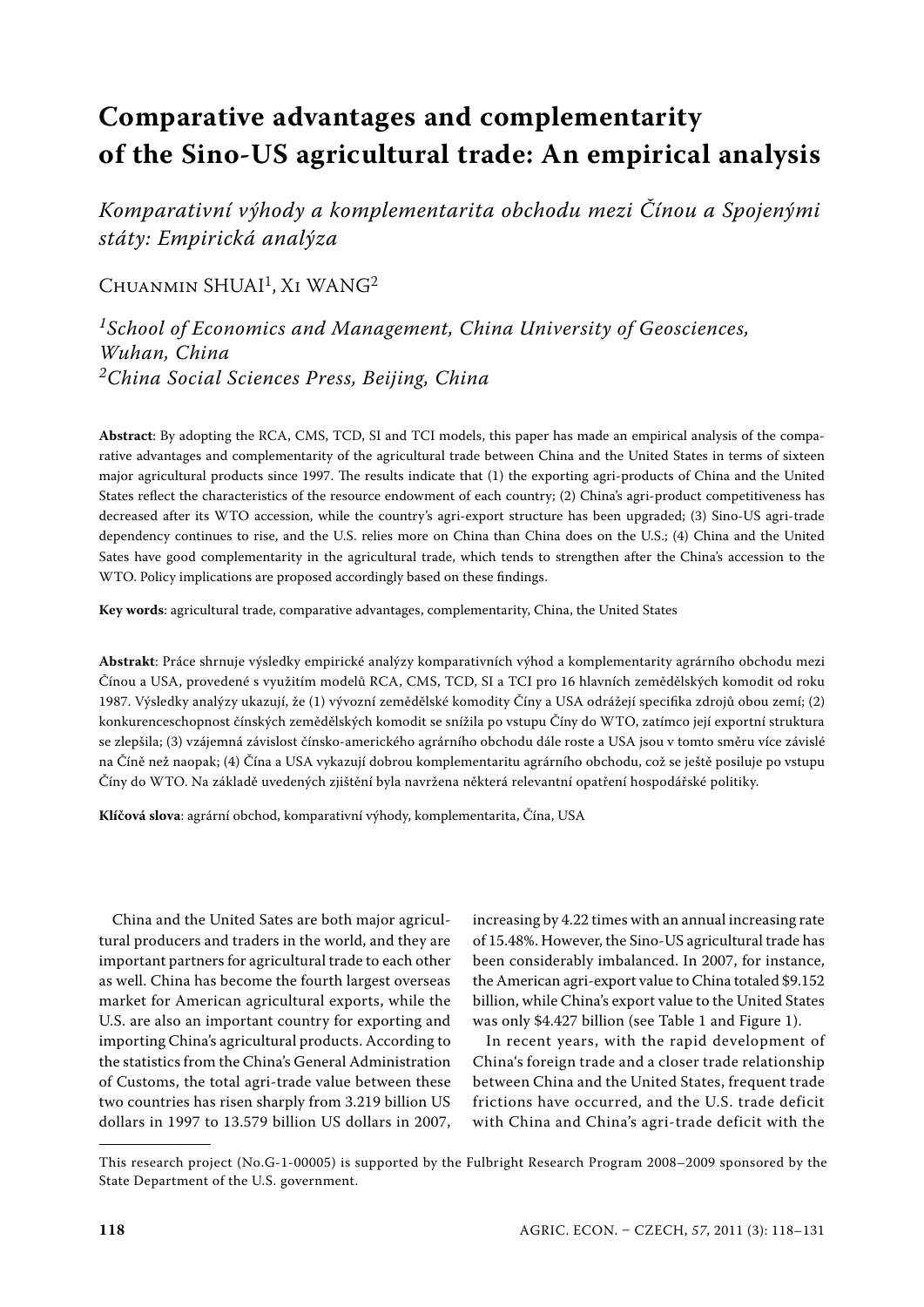Table 1. Development trend for the Sino-US agricultural trade (1997–2007) (millions of US Dollars)

| Year | China's exports<br>to the U.S.A. | US exports<br>to China | Total value of<br>Sino-US agri-trade | China's balance<br>of trade | Total value<br>up by $%$ |
|------|----------------------------------|------------------------|--------------------------------------|-----------------------------|--------------------------|
| 1997 | 835.77                           | 2 3 8 3 . 1 1          | 3 218.88                             | $-1547.34$                  |                          |
| 1998 | 885.30                           | 1826.86                | 2 7 1 2 . 1 6                        | $-941.56$                   | $-15.74$                 |
| 1999 | 945.82                           | 1740.88                | 2686.70                              | $-795.06$                   | $-0.94$                  |
| 2000 | 1 1 8 4 . 6 2                    | 2 591.01               | 3775.63                              | $-1406.39$                  | 40.53                    |
| 2001 | 1 261.20                         | 2791.99                | 4 0 5 3 . 1 9                        | $-1530.79$                  | 7.35                     |
| 2002 | 1681.59                          | 2 7 2 0.44             | 4 4 0 2 . 0 3                        | $-1038.85$                  | 8.61                     |
| 2003 | 2 0 8 4 . 6 4                    | 5 012.70               | 7 097.34                             | $-2928.06$                  | 61.23                    |
| 2004 | 2 396.06                         | 7689.00                | 10 085.06                            | $-5292.94$                  | 42.10                    |
| 2005 | 2959.52                          | 6 722.64               | 9 682.16                             | $-3763.12$                  | $-4.00$                  |
| 2006 | 3 848.44                         | 7595.38                | 11 443.82                            | $-3746.94$                  | 18.19                    |
| 2007 | 4 4 2 6 .58                      | 9 1 5 2 . 3 9          | 13 578.97                            | $-4725.81$                  | 18.66                    |

Source: calculated by the author according to the statistics from the China General Administration of Customs (2009)

U.S. have continued to grow, which seriously hinders the trade balance and the overall economic and trade relations between the two countries. In the overall Sino-U.S. trade relationship, agricultural trade is one of the most sensitive and controversial issues, with both challenges and opportunities ahead. Therefore, under the new circumstances of the world financial crisis, the economic downturn and the potential rise of the trade protectionism, it is of great significance to analyze and estimate the comparative advantages and complementarity of the Sino-US agricultural trade, in an attempt to propose policy implications for the balanced growth of agri-trade and healthy development of the economic and trade relations between China and the United States, and for the facilitation of the recovery of the world economy.

## **LITERATURE REVIEW**

The related research literature includes the following aspects: comparative advantages, competitiveness and complementarity of agricultural trade.

# **1. Agricultural comparative advantages and trade competitiveness**

The proposition of comparative advantages was first proposed by David Ricardo in 1817. M.E. Porter et al put forward the theory of international competitiveness in 1990. The research on agricultural competitiveness includes the following literature: Wang Zhaoyang (2001), Shuai Chuanmin (2002), Jiang Manlin (2003), Lan Qinxin (2003), by applying the RCA, Xu Zhigang et al (2000) and Cheng Guoqiang et al (2001), by adopting the DRC methodology, conducted researches on the international competitiveness of China's different



Figure 1. Overall trend of the Sino-US agricultural trade (1997–2007)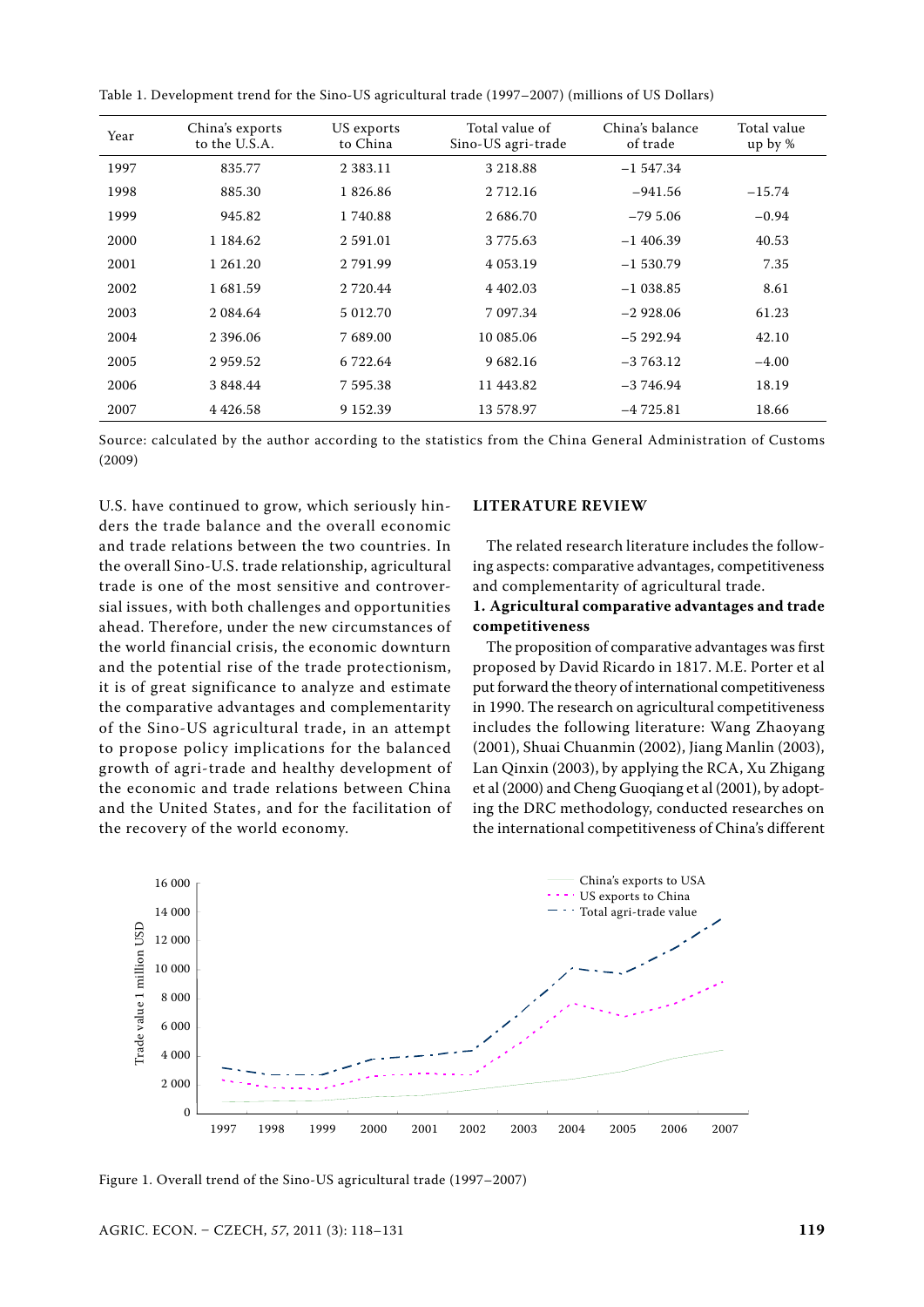agri-products in different periods. Sun Xiaodan (2003), Sun Lin and Zhao Huie (2004) and Zhong Yu et al. (2005) analyzed the competitiveness of Chinese agriproducts in the Japanese market, the ASEAN market and the factors influencing imports respectively. Huang Jikun and Ma Hengyun (2000), Xin Yi et al. (2002) and He Xiurong (2003) studied the production costs of major agricultural products, competitiveness of labor-intensive agri-products, and the related issues of agricultural trade in China.

Banerjee (2005) studied the international competitiveness of the sugar industry in Australia, Brazil and the EU, and Matthew Gorton et al. (2006) did it for the Hungarian agriculture with DRC methodology. The literature using the CMS approach includes the research on export competitiveness of East-Asian countries (ADB 2002), a comparison of price competitiveness of Turkish and South East Asian exports in the EU market (Kotan and Sayan 2001), the competitiveness of Canadian agri-food exports against competitors in Asia (Chen and Duan Yufeng 2000), and Belgium's export performance (Simonis 2000). **2. Sino-US Agricultural comparative advantages and trade competitiveness**

Sun Xiaodan (2003) studied the competitors of China's agri-products in the U.S. market, showing that agri-products in North and South American countries have more similarities in the export structure to that of the U.S., and China faces challenges from these countries. Luan Jingdong and Li Jing (2006) analyzed the growth features and causes of the Sino-US agri-trade, pointing out that the vigorous market demands from both countries jointly pushed the agri-trade growth, and the main reason for China's rapid increase of importing the U.S. agri-products is the strong adaptability of America's export structure. Benson et al. (1999) stated that trade liberalization has provided additional market opportunities for some U.S. products, creating more trade surplus with more exports. China market has a great potential. Wailes et al. (1998) explained that constraints on the U.S.-China agricultural trade include tariffs, state trading, food security policies, and other non-tariff barriers.

Tuan et al. (2001) found that except for wheat production, China's grain, cotton, and oilseed production have become less trade competitive over the study period (1990–1998), whereas hogs, beef cattle, and broilers have been competitive in trade. Wu and Thomson (2003) studied China's major agricultural products since 1985 revealing that China's meat products had comparative advantages while grains had comparative disadvantages. Colin A. Carter and Scott (2002) pointed out that agricultural policy in China and trade barriers in other parts of the world have tilted China's agricultural production away from its comparative advantage. American fresh fruits have strong competitiveness in China, and the U.S. share in the China's fresh fruit import market grew from less than 4% in 1992–1994 to nearly 10% in 1998-2000 (Wu Huang 2002). Although China has been exporting a large amount of fruits and vegetables, most of China's exports are processed fruits and vegetables that do not yet pose a serious challenge to the U.S. exports (Huang and Gale 2006). In 2007–2008, China imported a large quantity of soybean and cotton from the States (USDA, 2007). Schott (2006) concluded that compared with other developing countries, the cost advantage may be the key contributor to the China's export growth.

## **3. Sino-US trade complementarity**

Zhan Boming (2004) made a descriptive analysis of the complementarity and competitiveness of the China – US trade. Zhou Haiyan (2006) argued that the main reason for the rapid growth of trade between China and the US and the quick rise of the American trade deficit with China lies in the fact that there is more complementarity than competitiveness in the Sino-US trade relations. Zhou Maorong and Du Li (2006) studied the complementarity of the two countries' merchandise trade, concluding that there exist close ties and sustainable complementarity. Yang Chunyan and Qi Jianhong (2006) analyzed the trade structures of both countries according to the HS classification, proposing that there is quite a potential for the Sino-US agricultural trade, and the two countries should readjust their policies on the basis of reciprocity and mutual benefit for further increasing their agricultural trade. Zhang Lixia and Meng Lingjie (2006) studied the Sino-US agri-trade complementarity according to the SITC classification. Zong Jianliang and Xiong Hao (2007) pointed out that the China-US trade complementarity is strong and becoming stronger. Under the WTO framework of free trade, there is a great potential for further complementarity. Hu Chaolin (2008) made an analysis of the Sino-US trade complementarity according to the SITC classifications, and stated that China and the United States have a strong complementarity of trade, and both countries should stabilize the existing trade policies.

Todate, however, no literature has been found targeting the comparative advantages and complementarity of the Sino-US agricultural trade in comparison of the pre- and post-periods of the China's accession to the WTO from the perspective of specific products.

# **METHODOLOGY AND DATA**

The methodologies adopted in this paper include the Revealed Comparative Advantage Index (RCA), the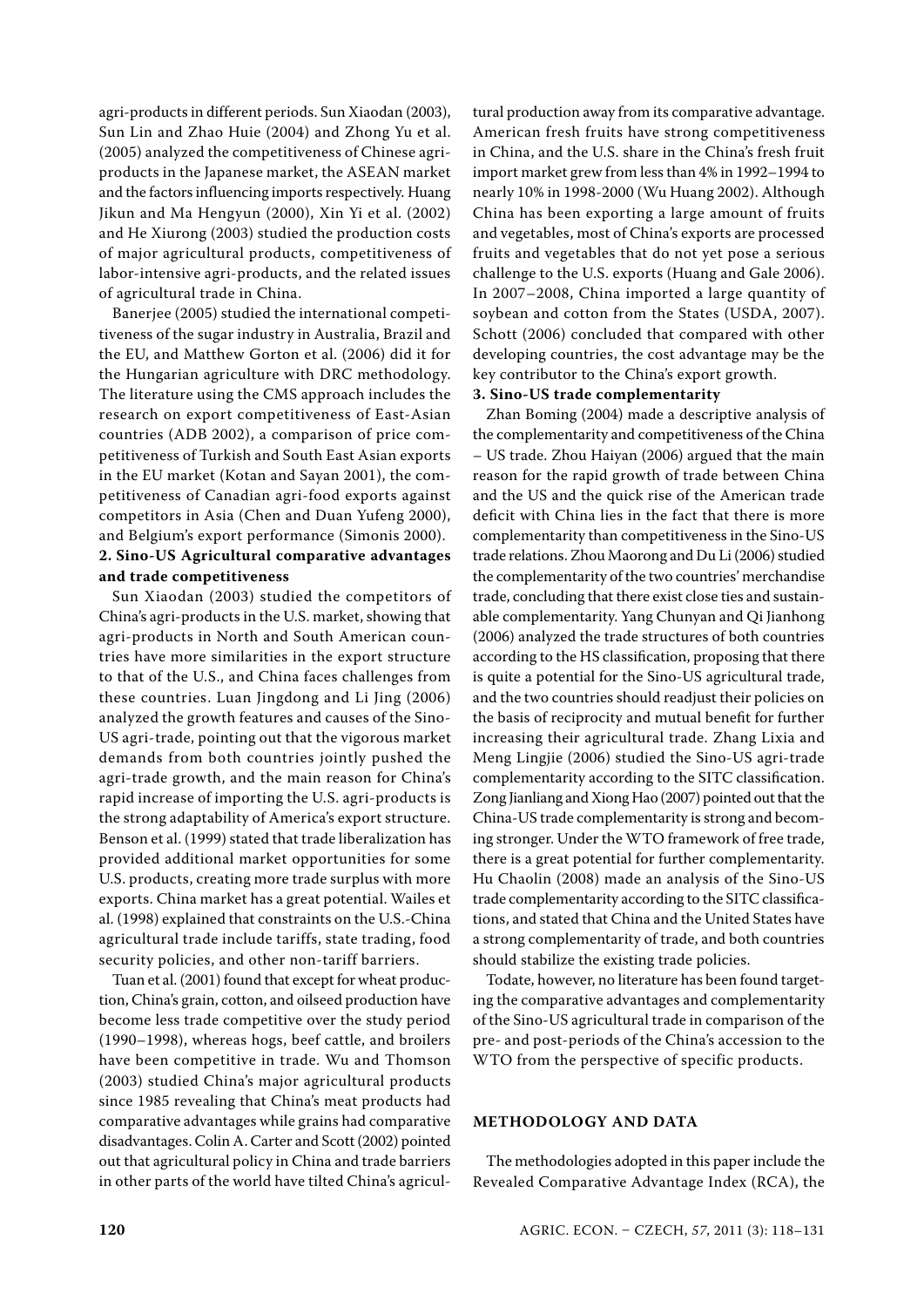Constant Market Share (CMS), the Trade Combining Density Index (TCD), the Export Similarity Index (SI) and the Trade Complementarity Index (TCI). Through the estimation and measurement of the above indicators (1997–2007), this paper intends to find out the characteristics and changing trends of the comparative advantages and complementarity of the Sino-US agricultural trade since 1997 and the differences between the pre- and post-periods of the China's accession to the WTO. The definitions of these methodologies are described below.

#### **Revealed Comparative Advantage Index (RCA)**

The Revealed Comparative Advantage Index (RCA) was proposed by Balassa in 1965. It denotes the ratio between the export share of a specific commodity over the total export of commodities of a specific country, and that of a specific commodity over the total export of commodities of the world. If the ratio is > 1, it means that specific commodity of that country has revealed a comparative advantage, and vice versa. The model can be described as:

$$
RCA = \frac{E_i/E_t}{W_i/W_t}
$$
 (1)

where RCA is the Revealed Comparative Advantage Index,  $E_i$  and  $E_t$  are the export value of a commodity of the country i and the total export value of country *i* respectively; whereas  $W_{i}$  and  $W_{t}$  are the export values of a commodity of the world and the world's total export value during the same period.

#### **Constant Market Share (CMS)**

In this paper, we adopted the CMS model revised by Jepma in 1986. The first decomposition of the trade growth is described as:

$$
\Delta q = \sum_{i} \sum_{j} s_{ij}^0 \Delta Q_{ij} + \sum_{i} \sum_{j} Q_{ij}^0 \Delta s_{ij} + \sum_{i} \sum_{j} \Delta s_{ij} \Delta Q_{ij}
$$
 (2)  
Structural Computer Science  
Effect  
Effect

Equation (2) can be further decomposed as:

#### **Trade Combining Density Index (TCD)**

The Trade Combining Density Index was first proposed by Brown in 1947, and perfected later by Kojima Kiyoshi and Yamazawa Ippei. The model can be illustrated as:

$$
TCD_{ab} = (X_{ab}/X_a)/(M_b/M_w) \tag{4}
$$

where  $TCD_{ab}$  indicates the trade combining density index between country *a* and country *b, X* is exports, *M* is imports, is the share of country *a*'s exports to country *b* as against the total export values of country  $a, (M_h/M_w)$  is the share of country *b*'s imports from country *a* as against the total import values that country *b* imports from the world. If  $TCD_{ab} > 1$ , it indicates a closer trade relationship between these two countries, and vice versa.

#### **Export Similarity Index (SI)**

The Export Similarity Index (SI), first put forward by Finger and Kreinin in 1979, is used to measure the degree of similarity of exports between two countries or regions in the third or world market. The model can be depicted as:

$$
SI(ab,n) = \left[\sum \min\left(\frac{X_{an}^k}{X_{an}}, \frac{X_{bn}^k}{X_{bn}}\right)\right] \times 100\tag{5}
$$

where *SI*(*ab, n*) is the similarity index of country *a*  and country *b*'s exports in market *n* or in the world market,  $X_{an}^k/X_{an}$  is the share of the commodity  $k$ of country *a*'s export in market *n* as against the country *a*'s total export value in market *n*, whereas  $X_{bn}^k/X_{bn}$  is the share of the commodity *k* of country *b*'s export in market *n* as against the country *b*'s total export value in market *n*. This index varies from 0 to 100. If the exports of both countries in the third country or in the world market (i.e. in market *n*) are entirely the same, this index is 100; if totally different, it is 0. When the index continues to rise during a specific period, it indicates that country *a*

$$
\Delta q = s^{0} \Delta Q \Bigg( \sum_{i} \sum_{j} s_{ij}^{0} \Delta Q_{ij} - \sum_{i} s_{i}^{0} \Delta Q_{i} \Bigg) + \Bigg( \sum_{i} \sum_{j} s_{ij}^{0} \Delta Q_{ij} - \sum_{j} s_{j}^{0} \Delta Q_{j} \Bigg) + \Bigg[ \Bigg( \sum_{i} s_{i}^{0} \Delta Q_{i} - s^{0} \Delta Q \Bigg) - \Bigg( \sum_{i} \sum_{j} s_{ij}^{0} \Delta Q_{ij} - \sum_{j} s_{j}^{0} \Delta Q_{j} \Bigg) \Bigg]
$$
\nGrowth Effect

\n
$$
+ \Delta s Q^{0} + \Bigg( \sum_{i} \sum_{j} \Delta s_{ij} Q_{ij}^{0} - \Delta s Q^{0} \Bigg) + \Bigg( Q^{1} / Q^{0} - 1 \Bigg) \sum_{i} \sum_{j} \Delta s_{ij} Q_{ij}^{0} + \Bigg[ \sum_{i} \sum_{j} \Delta s_{ij} \Delta Q_{ij} - \Bigg( Q^{1} / Q^{0} - 1 \Bigg) \sum_{i} \sum_{j} \Delta s_{ij} Q_{ij}^{0} \Bigg]
$$
\nGeneral Specific Complete Effect

\nComplete

\nTherefore, Effect

\n
$$
= \text{Effect}
$$
\nDynamic Structural Residual Effect

\n
$$
= \text{Effect}
$$
\nExample 1.1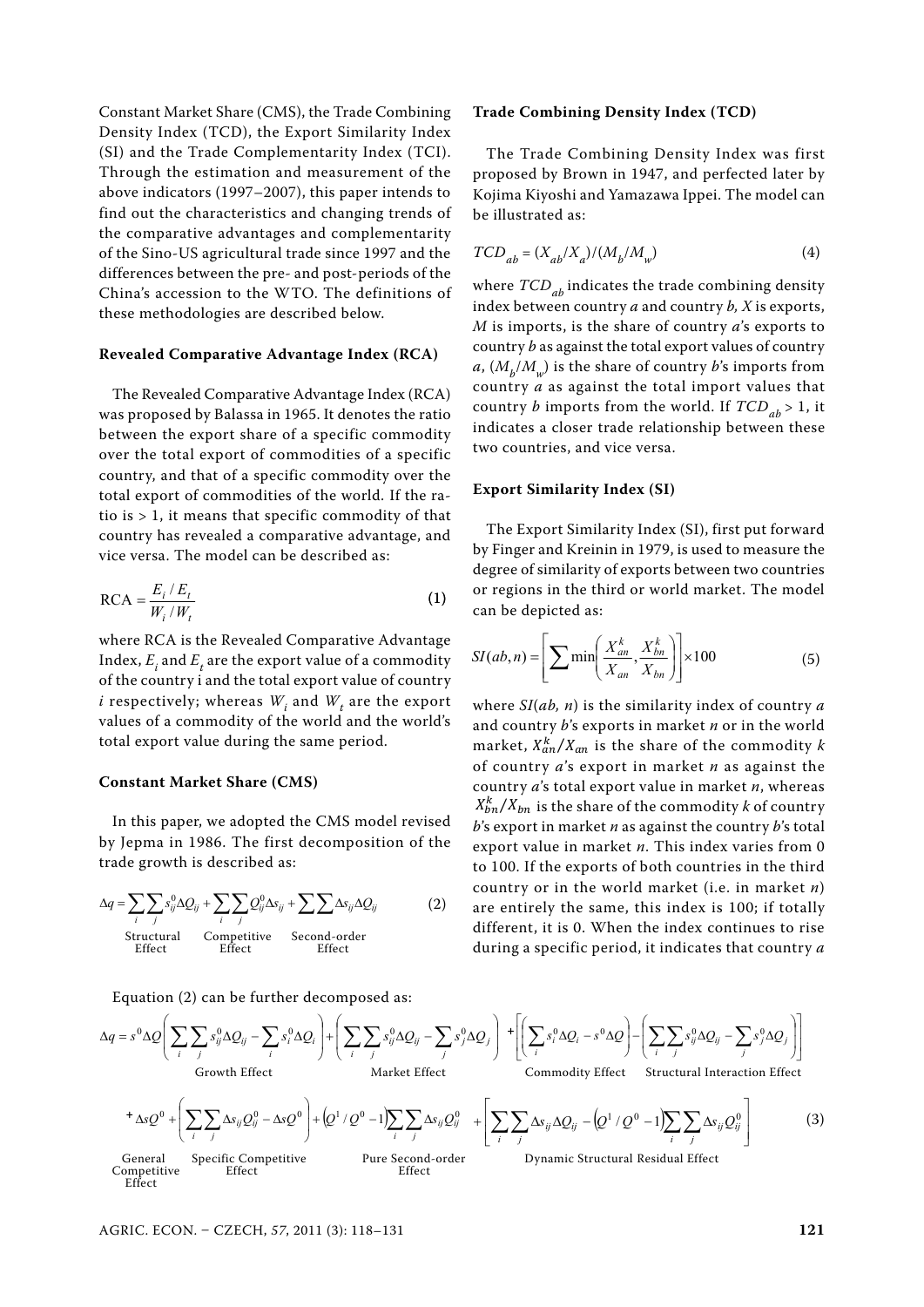and country *b* are getting more and more competitive to each other in the third market (i.e. in market n). When the index keeps going down, however, it shows that the trade of country *a* and country *b* are getting more and more specialized, i.e. more and more complementary.

#### **Trade Complementarity Index (TCI)**

The Trade Complementary Index (TCI) was first proposed by Kojima Kiyoshi and perfected by Peter Drysdale in 1967. The model can be described as:

$$
C_{ij}^k = RCA_{xi}^k \times RCA_{mj}^k \tag{6}
$$

where  $C_{ij}^k$  is the complementarity index between country  $\hat{i}$  and country  $\hat{j}$  for commodity  $k$ ,  $RCA_{xi}^{k}$  indicates the comparative advantage of country *i* in commodity *k* by way of exports, and  $RCA_{mi}^k$  is used to show the comparative disadvantage of country *j*  in commodity *k* by way of imports, the equations of which are given below:

$$
RCA_{xi}^{k} = \left(X_i^k / X_i\right) / \left(X_w^k / X_w\right) \tag{7}
$$

$$
RCA_{mj}^k = \left(M_j^k / M_j\right) / \left(X_w^k / X_w\right) \tag{8}
$$

where  $X_i^k$  and  $X_w^k$  are the export value of commodity *k* of country *i* and the world's total respectively;  $X_i$ and  $X_{\mu}$  are the total export values of country *i* and the world;  $M_i^k$  is country *j*'s import value of commodity *k* and  $M_j$  is the total import value of country *j*. In fact,  $RCA_{vi}^{k}$  is the revealed comparative advantage index proposed by Balassa, and the greater the value, the more comparative advantage that country *i* has in the commodity *k*. Whereas, the greater the value of  $RCA_{mi}^k$ , the more commodity *k* that country *j* imports, hence, the more comparative disadvantage that country *j* has in the commodity *k*. When country *i* has a comparative advantage in commodity *k*, for which country *j* has a comparative disadvantage, it means that the two countries have trade complementarity in commodity *k*, the degree of which can be measured by their product  $C_{ij}^k$ . If  $C_{ij}^k > 1$ , it indicates that the two countries have trade complementarity in commodity *k*, and the greater the value, the higher the degrees of complementarity. If  $C_{ij}^k < 1$ , it means that the complementarity is low, and the smaller that value, the lower the degrees of complementarity.

Equation (6) is the model for the aspect of China exports, where *i* and *j* represent China and the United States respectively. When the agri-trade complementarity of the US export is measured, the model is written as:

$$
RCA_{ji}^k = RCA_{xj}^k \times RCA_{mi}^k \tag{9}
$$

This paper has selected a sample of 16 major agricultural products of China and the United States, i.e., wheat, rice, maize, cotton, soybean, vegetables, fruits, sugar, tea, pork, beef, chicken, honey, silkworm cocoon and wool. All data have been derived from the official databases, i.e. the statistical databases of the U.N. Food and Agriculture Organization (FAO), the USDA FAS-Online and the China's General Administration of Customs. Agri-trade data for China exclude those of Hong Kong and Macau. Cross verification and modification of the data have been adopted for the same item from different sources, realizing the consistency and comparability of the dataset used in this research.

## **RESULTS AND ANALYSES**

# **Comparative advantages of the Sino-US agricultural trade – the RCA approach**

In this research, the RCA estimates of 16 major agricultural products of both China and the United States indicate that:

(1) China's labor-intensive agri-products still have high comparative advantages. Looking from the RCA values for 2006, China's labor intensive products still have comparative advantages, such as tea (RCA = 4.83), honey (4.30), vegetables (3.64), silkworm cocoons (3.01) and fruits (1.48); while land intensive products such as maize, soybean, cotton, meats and wool have no comparative advantages. From the perspective of the changing trends, the comparative advantages of vegetables, fruits and tea have been on the rise since 2001, with the RCA values increasing from 2.90, 1.04 and 4.05 in 2001 to 3.64, 1.48 and 4.83 in 2006 respectively. On the other hand, the comparative advantages of silkworm cocoons, honey, maize and rice have been on the decline, with the RCA values changing from 16.79, 7.16, 2.25 and 1.60 in 2001 to 3.01, 4.30, 1.00 and 1.25 in 2006 respectively (see Table 2 and Figure 2).

(2) Comparative advantages exist in America's landintensive and capital intensive agricultural products. We can find from the RCA values for 2006 that the major US agricultural products that have strong comparative advantages are maize (RCA = 5.57), soybean (4.34), cotton (3.91), chicken (1.99), pork (1.89) and rice (1.23). Maize, rice, soybean and cotton are land intensive while chicken and pork are capital intensive products, which are produced by large scale modern broiler and swine farms. America's labor intensive products such as vegetables, fruits, tea, honey and sugar have no comparative advantages. From the point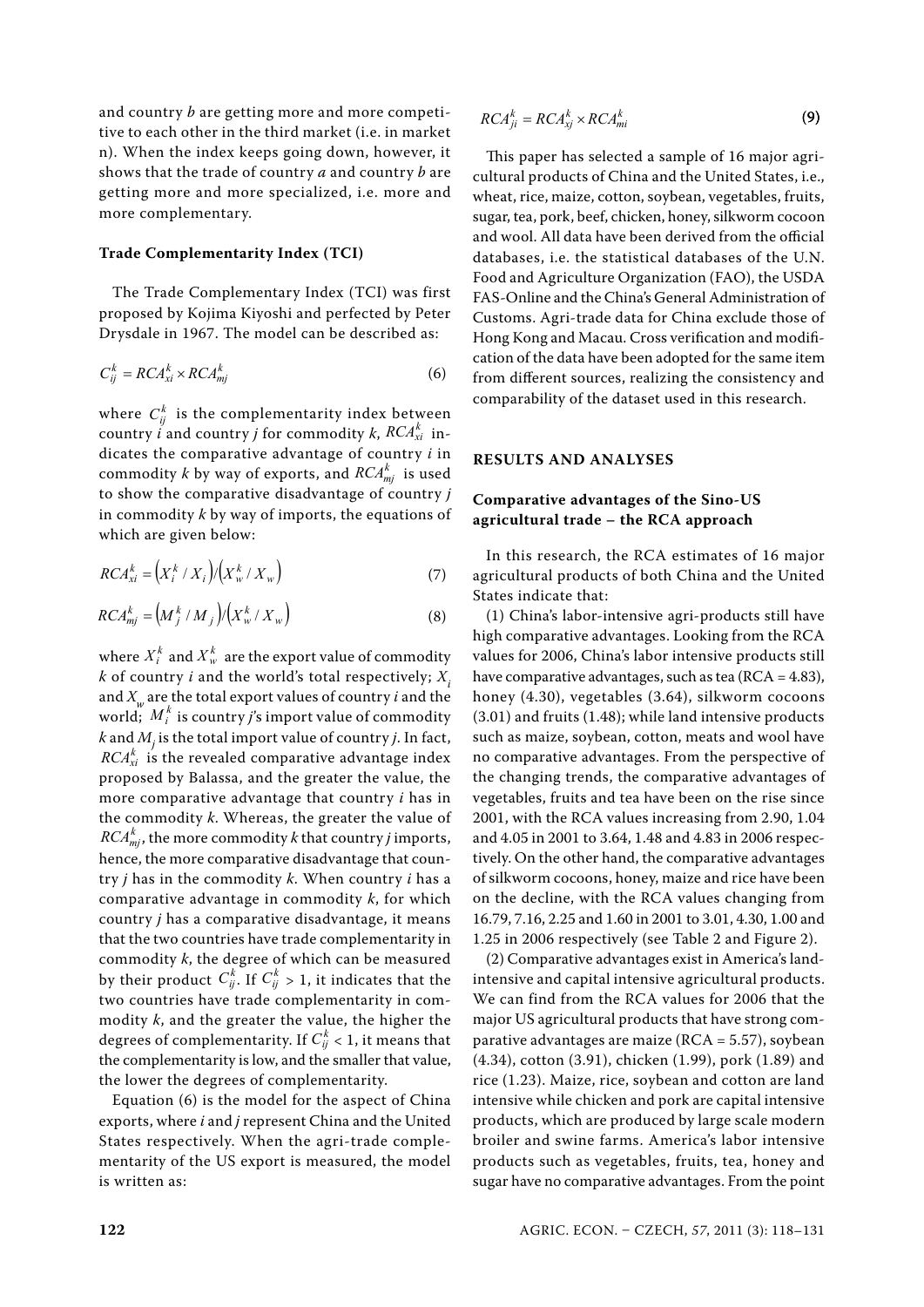Table 2. The RCA of China's major agri-products (1997–2006)

|            | 1997    | 1998    | 1999    | 2000    | 2001    | 2002   | 2003   | 2004    | 2005   | 2006   |
|------------|---------|---------|---------|---------|---------|--------|--------|---------|--------|--------|
| Wheat      | 0.2114  | 0.1587  | 0.1018  | 0.0920  | 0.2091  | 0.2389 | 0.5655 | 0.3134  | 0.2007 | 0.3683 |
| Rice       | 1.2149  | 3.5454  | 3.0321  | 2.7959  | 1.6016  | 1.8024 | 2.1571 | 0.9090  | 0.7475 | 1.2501 |
| Maize      | 2.8766  | 2.1078  | 1.8228  | 3.7657  | 2.2499  | 3.6113 | 4.9328 | 0.9655  | 3.1210 | 1.0000 |
| Cotton     | 0.0380  | 0.2673  | 1.6062  | 1.3958  | 0.4097  | 0.8401 | 0.4874 | 0.0732  | 0.0479 | 0.0823 |
| Soybean    | 0.2198  | 0.2536  | 0.2858  | 0.2193  | 0.2369  | 0.2177 | 0.1737 | 0.3261  | 0.3425 | 0.2911 |
| Vegetables | 2.8372  | 2.7921  | 2.7602  | 2.7300  | 2.8963  | 2.8988 | 2.8473 | 3.3343  | 3.3638 | 3.6430 |
| Fruits     | 0.8485  | 0.8594  | 0.9001  | 0.9151  | 1.0350  | 1.0258 | 1.1564 | 1.3819  | 1.3118 | 1.4821 |
| Sugar      | 0.3882  | 0.3900  | 0.2939  | 0.3138  | 0.1847  | 0.2580 | 0.1022 | 0.0918  | 0.2547 | 0.1064 |
| Tea        | 4.0272  | 4.1420  | 4.5165  | 3.9181  | 4.0527  | 3.7124 | 4.0703 | 4.8376  | 4.4523 | 4.8282 |
| Pork       | 0.3062  | 0.3139  | 0.0764  | 0.0470  | 0.0429  | 0.1208 | 0.1240 | 0.0973  | 0.1052 | 0.0911 |
| Beef       | 0.0167  | 0.0496  | 0.0068  | 0.0016  | 0.0003  | 0.0038 | 0.0002 | 0.0021  | 0.0005 | 0.0003 |
| Mutton     | 0.0416  | 0.0724  | 0.0777  | 0.0844  | 0.0639  | 0.0969 | 0.2117 | 0.4111  | 0.4432 | 0.5217 |
| Chicken    | 2.8221  | 2.5483  | 2.7226  | 2.6668  | 2.2966  | 1.6571 | 1.1256 | 0.5063  | 0.4967 | 0.4918 |
| Honey      | 5.1112  | 6.8805  | 6.4882  | 6.2356  | 7.1630  | 3.5449 | 3.4608 | 3.7647  | 4.1510 | 4.2985 |
| Silkworm   | 22.4658 | 14.4290 | 12.0316 | 13.7730 | 16.7869 | 9.2404 | 6.3163 | 10.9255 | 3.0275 | 3.0079 |
| Wool       | 0.3892  | 0.3195  | 0.0461  | 0.0392  | 0.0319  | 0.0214 | 0.0258 | 0.0381  | 0.0255 | 0.0136 |

Source: calculated by the authors based on data from the FAO Statistical Database (2009)

of view of the RCA trends, the comparative advantages of the US cotton, maize and pork have been increasing since 1997, with the RCA values jumping from 2.14, 3.90 and 1.08 in 1997 to 3.91, 5.57 and 1.89 in 2006. The US soybean and wheat remain stable and slowly on the rise since 2001, with the RCA values slightly increasing from 3.84 and 1.57 in 2001 to 4.34 and 1.90 in 2006 respectively. American rice, however, had no comparative advantages before 2002 (RCA < 1) and has gained some comparative advantages since 2003 (RCA ranging from 1.22 to 1.35). Detailed RCA changing trends of US agricultural products are illustrated in Table 3 and Figure 3).

# **Competitiveness of China's agri-exports to the US – the CMS approach**

In order to analyze the factors explaining the China's agri-export growth and to explore the changing trends of the China's agri-products exporting to the US in the pre- and post-periods of the China's accession to the WTO, we have made quantitative analyses of the above mentioned 16 major products by adopting the Constant Market Share (CMS) model through a comparison of different periods, in an attempt to identify the trends of competitiveness of China's agri-products in the American market.



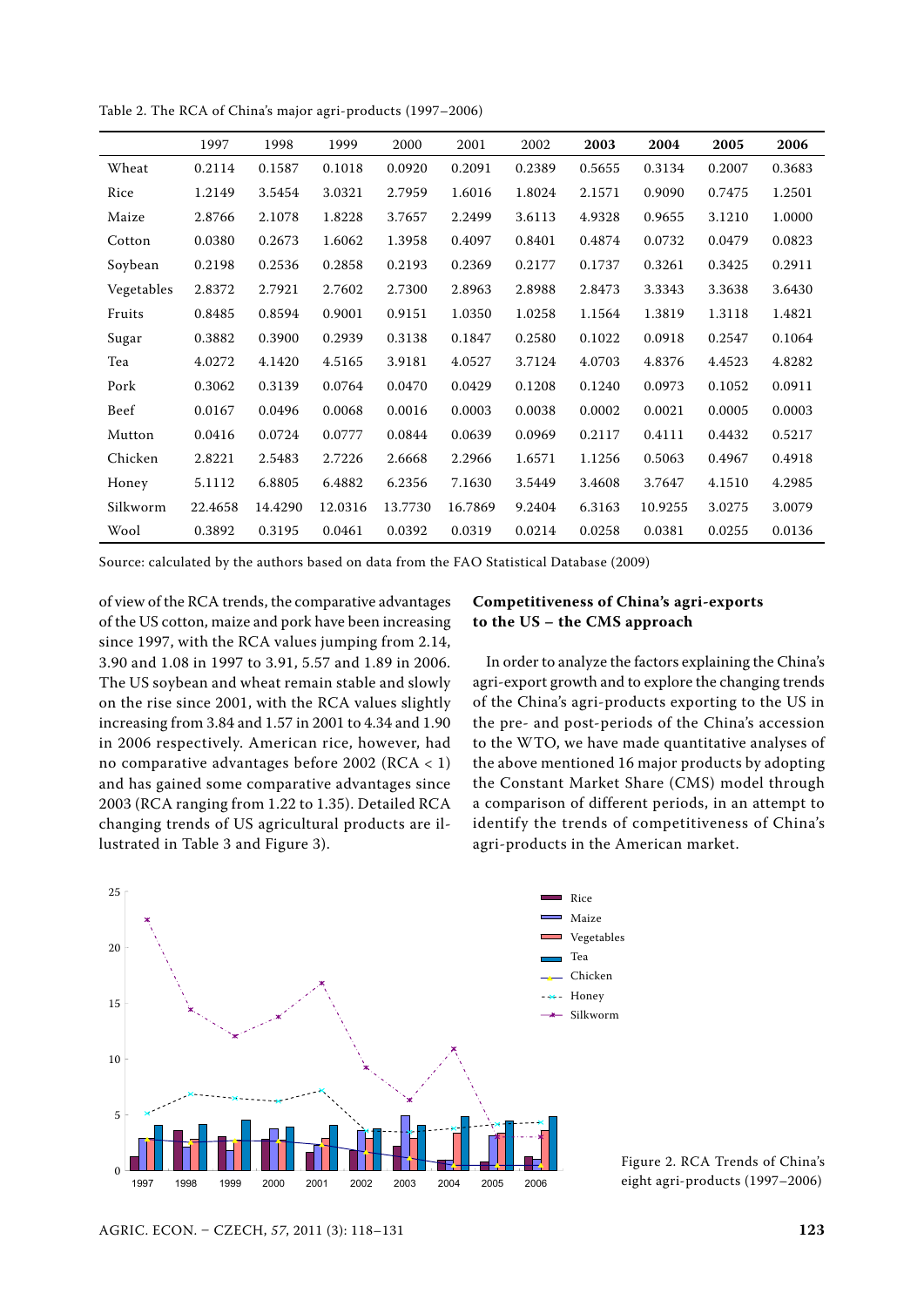Table 3. The RCA of the USA major agri-products (1997–2006)

|            | 1997   | 1998   | 1999   | 2000   | 2001   | 2002   | 2003   | 2004   | 2005   | 2006   |
|------------|--------|--------|--------|--------|--------|--------|--------|--------|--------|--------|
| Wheat      | 1.5576 | 1.6927 | 1.8258 | 1.6102 | 1.5673 | 1.7564 | 1.8925 | 2.3220 | 2.2186 | 1.8981 |
| Rice       | 0.8764 | 0.9661 | 0.9497 | 0.9362 | 0.7490 | 0.9275 | 1.2184 | 1.2385 | 1.3470 | 1.2326 |
| Maize      | 3.9017 | 3.8652 | 4.6409 | 3.8830 | 3.9266 | 4.1304 | 3.7618 | 4.9559 | 4.5040 | 5.5663 |
| Cotton     | 2.1367 | 2.3279 | 1.2778 | 2.0680 | 2.2633 | 2.5951 | 3.2202 | 3.6917 | 3.7817 | 3.9129 |
| Soybean    | 4.8403 | 4.1250 | 4.7169 | 4.2070 | 3.8364 | 4.1561 | 4.2938 | 4.0827 | 4.0115 | 4.3403 |
| Vegetables | 0.7395 | 0.7797 | 0.7721 | 0.7826 | 0.7183 | 0.7385 | 0.6774 | 0.7254 | 0.7930 | 0.6769 |
| Fruits     | 0.8875 | 0.8726 | 0.8893 | 0.9119 | 0.9209 | 0.9575 | 0.9285 | 1.0281 | 1.1170 | 1.0332 |
| Sugar      | 0.0361 | 0.0336 | 0.0395 | 0.0328 | 0.0357 | 0.0414 | 0.0327 | 0.0570 | 0.0610 | 0.0782 |
| Tea        | 0.0460 | 0.0372 | 0.0606 | 0.0618 | 0.0614 | 0.0734 | 0.0821 | 0.0864 | 0.0953 | 0.0698 |
| Pork       | 1.0776 | 1.2873 | 1.2624 | 1.4679 | 1.3389 | 1.4323 | 1.3893 | 1.6105 | 1.9076 | 1.8948 |
| Beef       | 0.4356 | 0.4379 | 0.6268 | 0.8867 | 1.0549 | 0.9744 | 1.0949 | 0.0578 | 0.1026 | 0.2088 |
| Mutton     | 0.0222 | 0.0277 | 0.0254 | 0.0199 | 0.0240 | 0.0227 | 0.0219 | 0.0332 | 0.0582 | 0.0535 |
| Chicken    | 2.0224 | 1.9310 | 1.7316 | 1.7836 | 1.7483 | 1.5879 | 1.5953 | 1.9587 | 2.0292 | 1.9896 |
| Honey      | 0.1248 | 0.1562 | 0.1623 | 0.1350 | 0.1061 | 0.0783 | 0.0837 | 0.0867 | 0.1019 | 0.0998 |
| Silkworm   | 0.1215 | 0.3081 | 0.6253 | 0.3912 | 0.1452 | 0.1826 | 0.3049 | 0.7075 | 0.5338 | 0.3225 |
| Wool       | 0.0096 | 0.0096 | 0.0164 | 0.0174 | 0.0149 | 0.0188 | 0.0580 | 0.0700 | 0.0950 | 0.1156 |

Source: calculated by the authors based on data from the FAO Statistical Database (2009)

The whole period for this analysis covers from 1997 to 2006, breaking into two periods, i.e. 1997–2000, and 2001–2006 for the comparison purpose. The export structures of China's agri-products consist of data for the American market and the world market. China entered the WTO in 2001 and it was cutting its tariffs on agri-products ever since. By 2005, the China's average tariffs level was only 15%, and by 2006, China has ended the transition period of its WTO accession. Therefore, China's agri-exports are tested in such two time periods for the CMS model estimation, in order to find out the differences between the period before and that after the China's accession to

the WTO in the agri-export competitiveness in the US and the world over. The CMS model estimation results are given is Table 4.

From the CMS estimation result shown in Table 4, we can conclude the following:

(1) *China has exported more agricultural products after entering the WTO, but the competitiveness of China's agri-trade has reduced sharply.* The CMS results indicate that after the China's accession to the WTO, China's export value of the above-mentioned 16 major products increased considerably: during the period of 1997–2000, its exports went up by 764.437 million US dollars, with and annual increase



Figure 3. RCA Trends of the USA eight agri-products (1997–2006)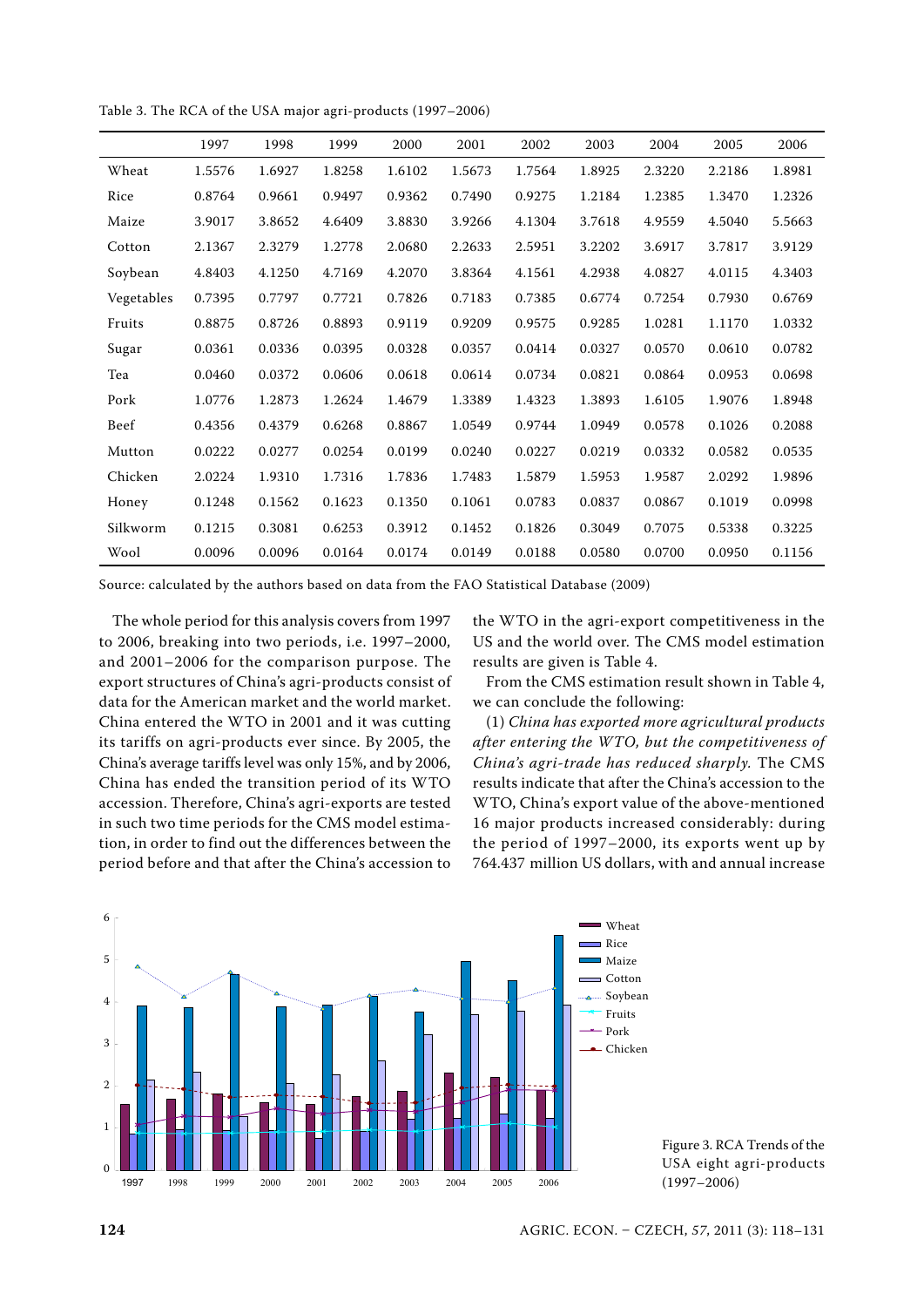|                               | 1997-2000        |          | $2001 - 2006$    |         |
|-------------------------------|------------------|----------|------------------|---------|
|                               | value (1000 USD) | (%)      | value (1000 USD) | (%)     |
| Export growth                 | 764 437.00       | 100.00   | 5 090 069.00     | 100.00  |
| Total structure effects       | $-404529.57$     | $-52.92$ | 4 077 924.98     | 80.12   |
| growth effect                 | $-735384.38$     | $-96.20$ | 420 1941.18      | 82.55   |
| market effect                 | $-20056.16$      | $-2.62$  | $-7268.67$       | $-0.14$ |
| commodity effect              | 36 5447.69       | 47.81    | $-155412.02$     | $-3.05$ |
| structural interaction effect | $-14536.72$      | $-1.90$  | 38 664.48        | 0.76    |
| Total competitive effects     | 1 394 732.24     | 182.45   | 431 160.54       | 8.47    |
| general competitive effect    | 1 711 175.49     | 223.85   | 533 447.74       | 10.48   |
| specific competitive effect   | $-316443.25$     | $-41.40$ | $-102287.20$     | $-2.01$ |
| Total second-order effects    | $-225765.67$     | $-29.53$ | 580 983.48       | 11.41   |
| pure second-order effect      | $-172268.94$     | $-22.54$ | 28 6671.11       | 5.63    |
| dynamic structural residual   | $-53496.73$      | $-7.00$  | 294 312.37       | 5.78    |
| Total                         | 764 437.00       | 100.00   | 5 090 069.00     | 100.00  |

Table 4. CMS decomposition results of China's 16 major agri-products (1997–2006)

Source: CMS model estimation by the authors based on data from the FAO, the FAS-Online and the China's General Administration of Customs (2009)

by 4.28%, while in the period of 2001–2006, the export growth of these products reached 5090.069 million US dollars, with an annual increase by 16.11%, almost quadrupling that in the pre-WTO period. After analyzing the factors contributing to China's agri-export growth, however, we have found that during the pre-WTO period (1997–2000), among the total export growth, the share of competitive effects occupied 182.45% and that of the structural effects accounted for –52.92%; whereas in the post-WTO period (2001–2006), the share of competitive effects dropped to 8.47%, and that of the structural effects went up to 80.12%. This means that China's export growth of the above 16 major agri-products was the result of competitiveness in the pre-WTO period; and in the period after the China's WTO accession, 80.12% of China's agri-export growth was the result of the structural effects, of which the share of growth effect reached 82.55%. In other words, the main factor leading to the China's rapid export growth of the said products is the increase of import demands for these products by the US and the rest of the world market. After entering the WTO, the China's rapid export growth of these agriproducts has concealed the real effect of decreasing competitiveness.

(2) *China has upgraded its agri-export structure after joining the WTO.* As per the definitions of the CMS model, the specific competitive effect refers to the part of the change in exports that can be attributed to changes in the China's export structure, given an unchanged pattern of the world export. The positive value indicates that the change of the China's export structure has a favorable impact on its export performance; the negative value indicates otherwise. From Table 4, we can see that the share of the specific competitive effect in the export growth increased from –41.40% in the pre-WTO period  $(1997–2000)$  to  $-2.01\%$  in the post-WTO period (2001–2006). This indicates that the China's agriexport structure of the above products has been optimized and rationalized since entering the WTO and China has almost achieved the level of the world average  $(-2.01\%$  is close to 0).

The CMS model also defines that the pure secondorder effect refers to the change in exports due to the interaction of the changes in the China's export share with the changes in the level of the world export, given that the structure of the world demand is unchanged. The positive value shows that the changes of the China's export structure are adaptable to the changes in the level of the world export; the negative indicates otherwise. From Table 4, we understand that the pure second-order effect increased from –22.54% in the pre-WTO period to 5.63% in the post-WTO period. This change shows that the China's changes of the export structure of the said agri-products are getting more and more adaptable to the changes of the import structure for these products in the US and the world markets. All these indicate that China has upgraded its agri-export structure after its accession to the WTO.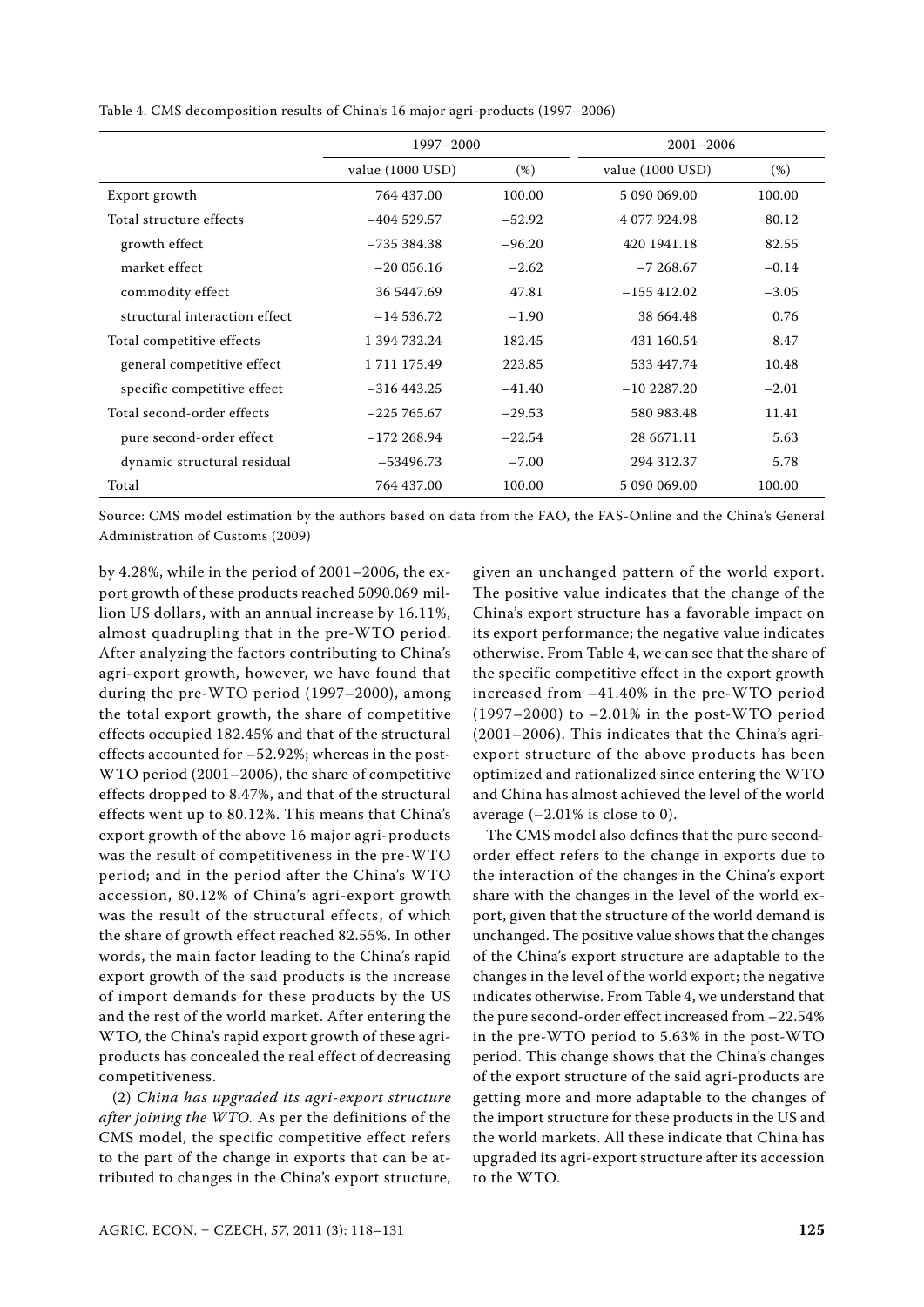Table 5. Trade Combining Density Index of the Sino-US agri-products (1997–2007)

|                                                                                      | 1997   | 1998   | 1999 | 2000 | 2001 | 2002 | 2003                                      | 2004 | 2005          | 2006          | 2007   |
|--------------------------------------------------------------------------------------|--------|--------|------|------|------|------|-------------------------------------------|------|---------------|---------------|--------|
| China exporting 0.2321 0.2909 0.3286 0.3279 0.3323 0.4226 0.3694 0.3730<br>to the US |        |        |      |      |      |      |                                           |      | 0.4580        | 0.5174 0.5369 |        |
| US exporting<br>to China                                                             | 1.4897 | 1.2879 |      |      |      |      | 0.8673 1.6075 1.7418 1.6281 3.1084 3.0161 |      | 2.6236 2.7284 |               | 2.2785 |

Source: calculated by the authors based on data from China's General Administration of Customs and FAS-Online (2009)

# **The trade combining density index of the Sino-US agricultural trade**

Based on the statistical data from the China's General Administration of Customs and the FAS-Online of the USDA, by adopting the TCD methodology, we analyzed and estimated the agricultural trade combining density index between China and the US for the past 11 years (1997–2007) from two different perspectives, the China's agri-exports to the US and the US agri-exports to China respectively. The sample data used here are the total agri-export values of each country in each year. The results are given in Table 5 and Figure 4.

The above results indicate that:

(1) *The Sino-US agri-trade combining density is on the rise.* The TCD of both countries from the perspective of China exporting to the US increased from 0.2321 in 1997 to 0.5369 in 2007; while the TCD from the perspective of the US exporting to China rose from 1.4897 to 2.2785 during the same period, indicating that the mutual dependency on agri-trade of both countries has been rising. The results also show that there is a tendency of rising more quickly after the China's accession to the WTO.

(2) *The degree of dependency of American agri-products on Chinese market is much higher than that of Chinese agri-products on the US market.* From Table 5, we understand that the US agri-TCD indexes with China are always  $> 1$ , and  $> 2$  ( $> 3$  in 2003 and 2004);

whereas the China's agri-TCD indexes with the US are always < 1.

This means that the American agri-exports are depending more and more on the Chinese market, while the China's agricultural products have a much lower, despite its slight increase, dependency on the US market.

# **The Export Similarity Index of the Sino-US agricultural products**

Based on the FAO statistical data, by adopting the SI methodology, this paper has analyzed and estimated the Sino-US agri-product export similarity index in the world market in the period of 1997–2006, and the results are illustrated in Figure 5.

The results indicate that:

(1) *Agricultural products of China and the United States have good complementarity in the world market*. During the period from 1997 to 2006, the export similarity indexes of the China's and the United States agricultural products in the world market are low, ranging between 21 and 30. This means that the agri-exports of the two countries have a high level of specialization in the world market, hence, a good complementarity.

(2) *The agri-export structures of China and the United States have shifted after the China's accession to the WTO*. Prior to the China's accession to the WTO, the agri-exports of both countries were getting more and more competitive to each other in

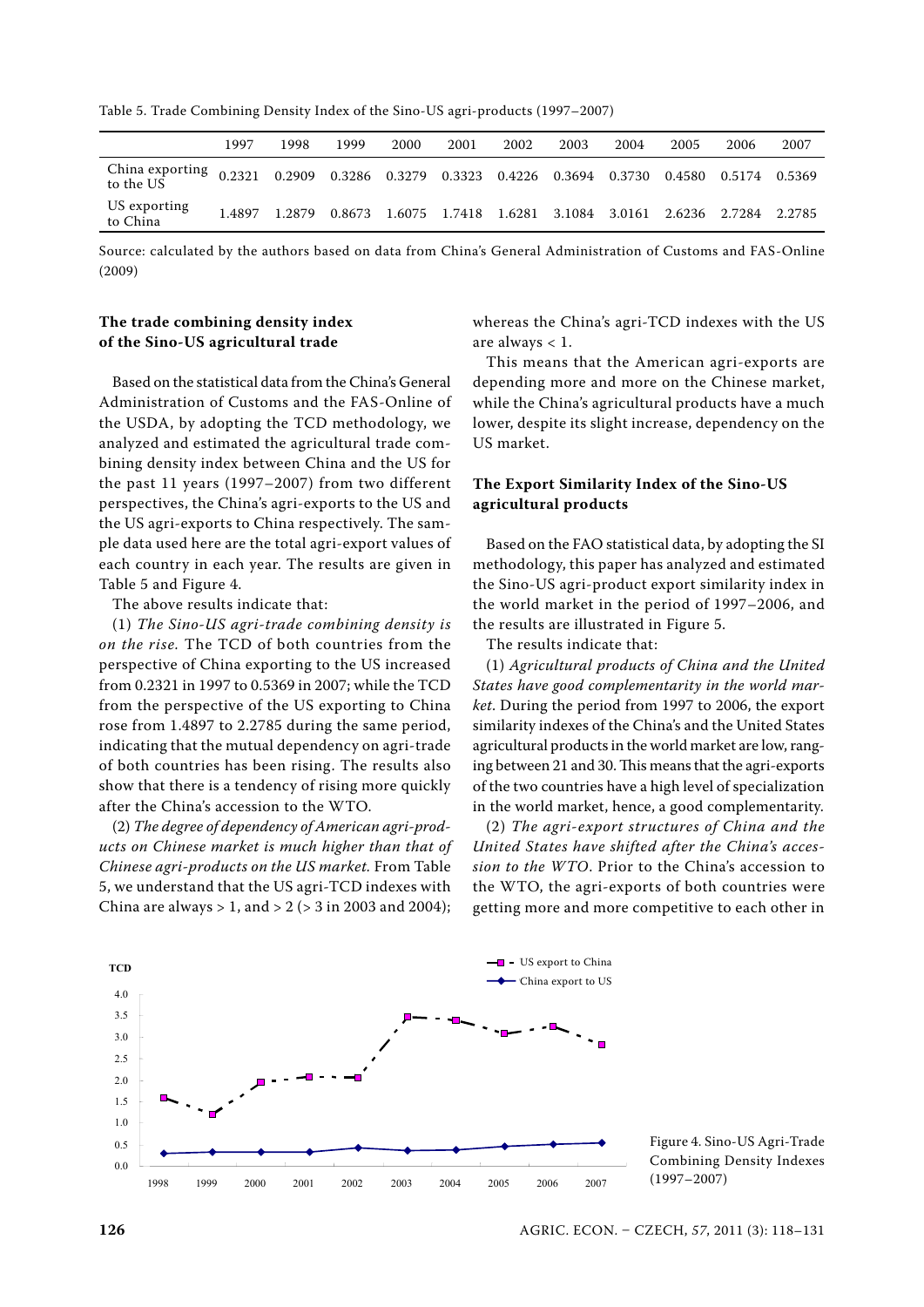

Figure 5. The SI Index of Major Sino-US Agricultural Products (1997–2006)

the world market, and after China joined the WTO, their agri-exports to the world market are becoming more and more complementary in general. The results show that the Sino-US agri-export similarity index (SI) increased from 25.33 in 1997 to 29.81 in 2000, indicating that the agri-export structures in the world market of the two countries were changing towards being more and more similar, hence, getting more and more competitive to each other. Beginning from 2002, however, their SI has dropped from 29.64 in 2002 to 21.93 in 2006, with slight ups and downs but on the downward trend in general. This indicates that after the China's accession to the WTO, the agri-export structures of the two countries in the world market are becoming more and more

different, pointing to a general downward trend of competitiveness and upward trend of complementarity. This further implies that China and the United States have readjusted their agri-export structures and their division of the market share in the world market is on the right track towards maximizing each country's own resource endowments and comparative advantages.

# **The Sino-US agricultural Trade Complementarity Index**

By adopting the TCI methodology, based on the FAO statistical data, we have analyzed and estimated

Table 6. The TCI of the Sino-US agri-trade (China exports to the World)

|            | 1997    | 1998    | 1999    | 2000    | 2001    | 2002    | 2003    | 2004    | 2005    | 2006    |
|------------|---------|---------|---------|---------|---------|---------|---------|---------|---------|---------|
| Wheat      | 0.0485  | 0.0328  | 0.0202  | 0.0156  | 0.0421  | 0.0459  | 0.0679  | 0.0366  | 0.0266  | 0.0686  |
| Rice       | 0.4104  | 0.7885  | 0.8053  | 0.8258  | 0.4191  | 0.4321  | 0.7196  | 0.2928  | 0.1829  | 0.4026  |
| Maize      | 0.3570  | 0.4049  | 0.3513  | 0.6840  | 0.3409  | 0.4925  | 0.7374  | 0.1167  | 0.3737  | 0.1443  |
| Cotton     | 0.0013  | 0.0094  | 0.4051  | 0.0721  | 0.0182  | 0.0393  | 0.0192  | 0.0024  | 0.0014  | 0.0017  |
| Soybean    | 0.0198  | 0.0168  | 0.0117  | 0.0081  | 0.0072  | 0.0055  | 0.0056  | 0.0130  | 0.0147  | 0.0108  |
| Vegetables | 3.6414  | 3.8591  | 3.5355  | 3.6900  | 4.0040  | 3.8077  | 3.9602  | 4.7971  | 4.6263  | 4.8698  |
| Fruits     | 1.2779  | 1.2325  | 1.3791  | 1.3779  | 1.5297  | 1.3642  | 1.6628  | 1.9894  | 1.7435  | 1.9544  |
| Sugar      | 0.3723  | 0.2692  | 0.1816  | 0.1789  | 0.0904  | 0.1419  | 0.0588  | 0.0491  | 0.1617  | 0.0763  |
| Tea        | 0.0174  | 0.0149  | 0.0181  | 0.0142  | 0.0153  | 0.0147  | 0.0157  | 0.0173  | 0.0155  | 0.0159  |
| Pork       | 0.2608  | 0.2704  | 0.0650  | 0.0491  | 0.0442  | 0.1296  | 0.1349  | 0.0994  | 0.0990  | 0.0708  |
| Beef       | 0.0113  | 0.0283  | 0.0041  | 0.0010  | 0.0003  | 0.0028  | 0.0000  | 0.0004  | 0.0001  | 0.0001  |
| Mutton     | 0.0312  | 0.0706  | 0.0757  | 0.0867  | 0.0695  | 0.1079  | 0.2577  | 0.5300  | 0.5817  | 0.6308  |
| Chicken    | 0.0336  | 0.0346  | 0.0450  | 0.0450  | 0.0609  | 0.0600  | 0.0409  | 0.0318  | 0.0263  | 0.0372  |
| Honey      | 15.4332 | 12.8057 | 13.3570 | 12.5039 | 11.4624 | 8.2731  | 7.8300  | 6.6069  | 7.8343  | 9.7959  |
| Silkworm   | 19.4971 | 14.8516 | 14.9267 | 13.6677 | 32.7741 | 23.4427 | 19.0150 | 49.5943 | 15.3227 | 13.9880 |
| Wool       | 0.1982  | 0.1998  | 0.0160  | 0.0096  | 0.0060  | 0.0022  | 0.0032  | 0.0035  | 0.0020  | 0.0012  |

Source: calculated by the authors based on data from the FAO database (2009)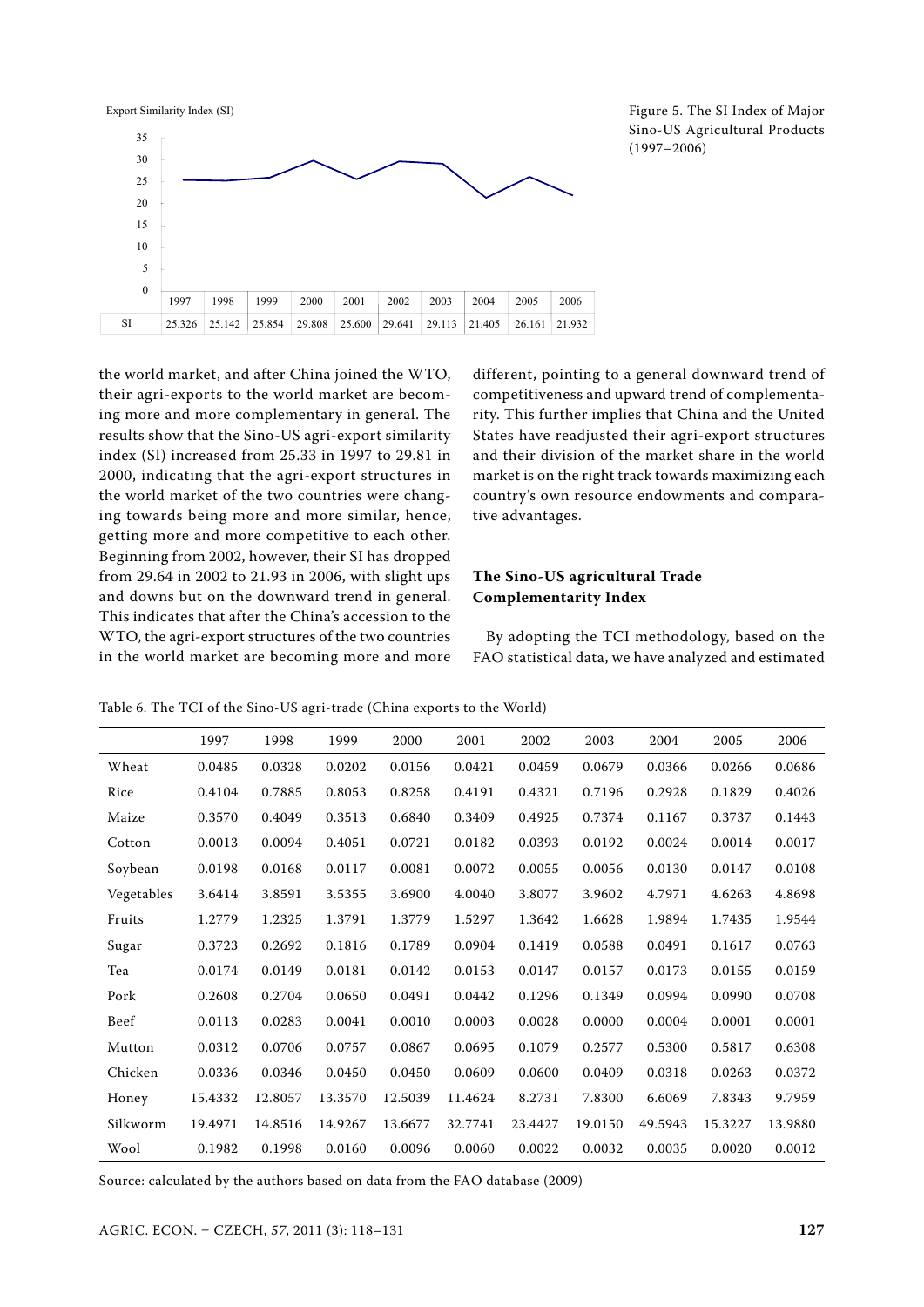

the trade complementarity index of the two countries' 16 major agricultural products during the period of 1997–2006 from two aspects: China exports to the world market and the US exports to the world market respectively. The results are shown in Table 6 and 7, the angle of China exporting to the world, silkworm cocoon, honey, vegetables and fruits have high complementarity indexes (TCI > 1), with their TCI in 2006 being 13.99, 9.80, 4.87 and 1.95 respectively.

(2) *The changing trends of the TCI indexes vary greatly.* During 1997–2006, the TCI of the following products were on the rise: soybean (from 20.43 in 1997 to 41.70 in 2006), cotton (from 3.19 in 1999 to 33.08 in 2006), vegetables (from 3.64 in 1997 to 4.87 in 2006), wool (from 0.05 in 1997 to 1.29 in 2006) and fruits (from 1.28 in 1997 to 1.95 in 2006); whereas the TCI of the following products were declining: honey (from 15.43 in 1997 to 9.80 in 2006), maize (from 9.08 in 1997 to 6.15 in 2006), chicken (from

From these results, we have found that:

Figure 6 and 7.

(1) *The major agricultural products of China and the United States have strong trade complementarity.* From the point of view of the US exporting to the world, the following products have high complementarity indexes (TCI > 1): soybean, cotton, maize, chicken and wool, with their TCI indexes in 2006 being 41.70, 33.08, 6.15, 2.02 and 1.29 respectively. Observing from

Table 7. The TCI of the Sino-US agri-trade (US exports to the World)

|            | 1997    | 1998    | 1999    | 2000    | 2001    | 2002    | 2003    | 2004    | 2005    | 2006    |
|------------|---------|---------|---------|---------|---------|---------|---------|---------|---------|---------|
| Wheat      | 1.2648  | 1.5480  | 1.0230  | 0.9708  | 0.8229  | 0.8782  | 0.7369  | 3.7588  | 2.2785  | 0.5550  |
| Rice       | 0.4476  | 0.4024  | 0.3106  | 0.4429  | 0.2727  | 0.4210  | 0.5587  | 0.7974  | 0.6066  | 0.7539  |
| Maize      | 9.0755  | 8.9025  | 9.5879  | 6.6699  | 7.5255  | 6.7930  | 5.1614  | 6.3650  | 5.6530  | 6.1515  |
| Cotton     | 12.1674 | 8.1384  | 3.1912  | 3.7351  | 3.8048  | 5.9692  | 12.0956 | 21.8740 | 24.7686 | 33.0829 |
| Soybean    | 20.4282 | 20.0085 | 28.5505 | 33.9111 | 31.5813 | 31.9836 | 37.5128 | 37.1702 | 42.1514 | 41.6957 |
| Vegetables | 0.1352  | 0.1763  | 0.1986  | 0.1904  | 0.2530  | 0.2351  | 0.1674  | 0.1914  | 0.2483  | 0.2357  |
| Fruits     | 0.4272  | 0.4647  | 0.4933  | 0.4986  | 0.4850  | 0.5086  | 0.3981  | 0.3709  | 0.4338  | 0.3963  |
| Sugar      | 0.0233  | 0.0182  | 0.0170  | 0.0195  | 0.0356  | 0.0348  | 0.0181  | 0.0358  | 0.0442  | 0.0587  |
| Tea        | 0.0048  | 0.0046  | 0.0108  | 0.0099  | 0.0115  | 0.0139  | 0.0143  | 0.0126  | 0.0158  | 0.0134  |
| Pork       | 0.0119  | 0.0718  | 0.0675  | 0.2484  | 0.0204  | 0.0243  | 0.0454  | 0.0500  | 0.0427  | 0.0000  |
| Beef       | 0.0468  | 0.0461  | 0.0933  | 0.1111  | 0.2277  | 0.1465  | 0.1665  | 0.0048  | 0.0076  | 0.0049  |
| Mutton     | 0.0119  | 0.0179  | 0.0193  | 0.0125  | 0.0171  | 0.0203  | 0.0144  | 0.0189  | 0.0363  | 0.0309  |
| Chicken    | 1.0486  | 1.0449  | 3.4535  | 3.4507  | 2.4388  | 2.5056  | 1.9263  | 0.7850  | 1.5006  | 2.0216  |
| Honey      | 0.0183  | 0.0233  | 0.0339  | 0.0236  | 0.0121  | 0.0083  | 0.0062  | 0.0060  | 0.0105  | 0.0077  |
| Silkworm   | 0.6878  | 1.4434  | 3.0980  | 1.3624  | 1.8482  | 0.8206  | 0.7422  | 1.9366  | 1.4326  | 1.3067  |
| Wool       | 0.0539  | 0.0832  | 0.1936  | 0.2195  | 0.1993  | 0.2430  | 0.5661  | 0.6948  | 1.1305  | 1.2893  |

Source: calculated by the authors based on data from the FAO database (2009)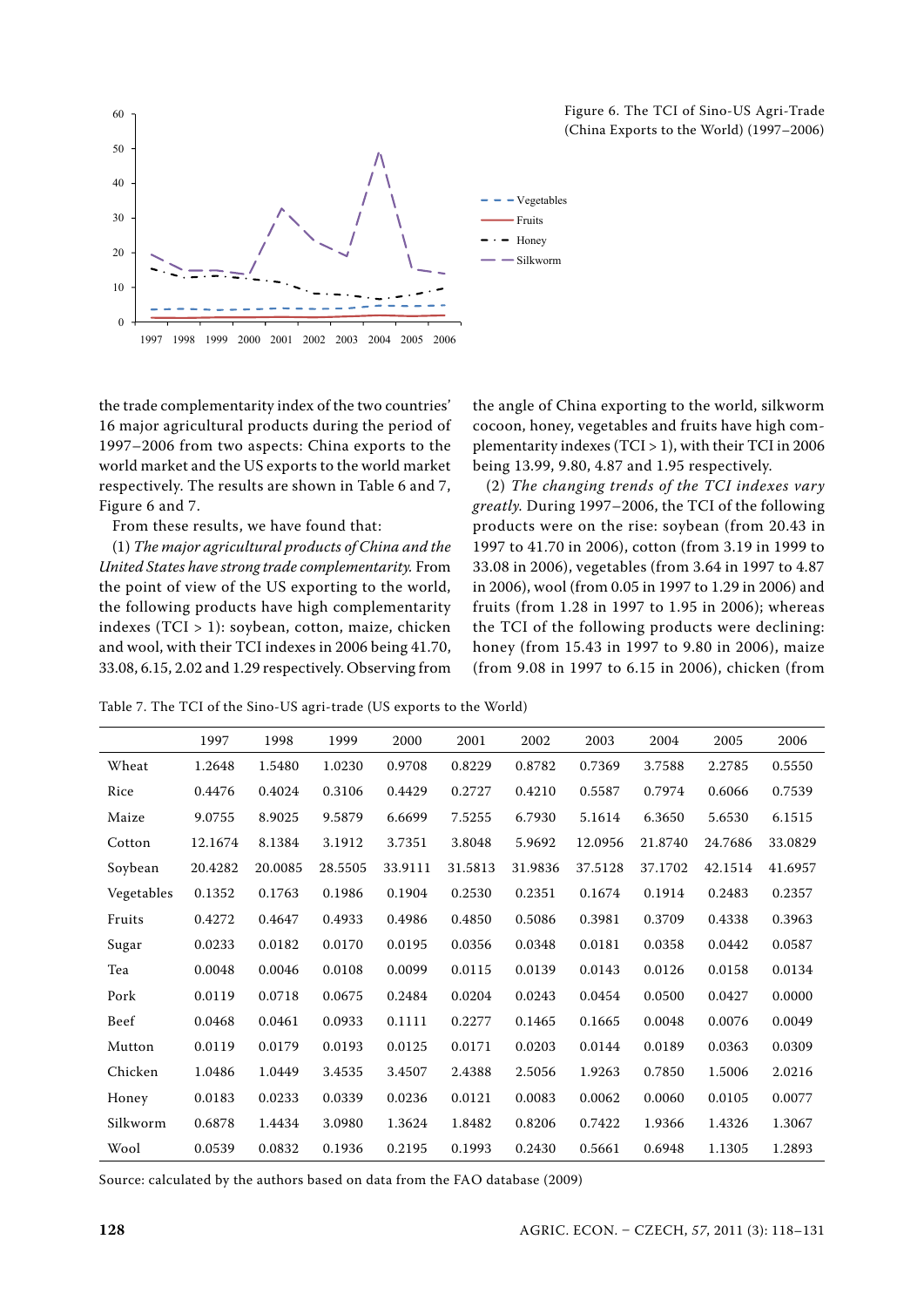



accession to the WTO, the export growth of 16 major agri-products is mainly the result of the increase of the demands for these products from the U.S. and the world markets. The China's rapid growth of agriexports has concealed the fact that the international competitiveness of China's agri-products is declining (the competitive effect dropped from 182.45% to 8.47% between the pre-WTO and post-WTO periods). The results also indicate, however, that the China's agri-export structure has been improved, changing towards the direction more adaptable to the changes of the demand structures of the U.S. and the world for these products.

(3) *The Sino-US agri-trade dependency is on the rise, and the degree of dependency of the American agri-products on the Chinese market is much higher than that of the China's agri-products on the U.S. market.* Observing from the TCD indexes, we understand that the TCD between China and the United States from the perspective of China exporting to the U.S. increased from 0.2321 in 1997 to 0.5369 in 2007; while the TCD from the perspective of the U.S. exporting to China rose from 1.4897 to 2.2785 during the same period, indicating that the mutual dependency on the agri-trade of both countries has been rising. The American TCD with China for its agri-trade is always greater than 1, and reached 2 or even 3 in some years, while the China's TCD with the U.S. is always below 1, showing that the U.S. relies more on the Chinese market than China does on the American market for their agri-exports.

(4) *China and the United States have good complementarity for their agricultural trade, which tends to consolidate after the China's accession to the WTO.*  First, agricultural products of the two countries appear to be more complementary than competitive in the world market. During the period of 1997–2006, the export similarity indexes for the Sino-US agri-trade ranged between 21 and 30, indicating that there is a high level of specialization for the China's and US'

3.45 in 1999 to 2.02 in 2006) and silkworm cocoons (from 32.77 in 2001 to 13.99 in 2006).

 (3) *The United States' land intensive and capital intensive agri-products have high complementarity with China, and China's labor intensive agri-products have high complementarity with the United States.* This explains in a different perspective that both countries have different fundamental characteristics of resource endowments and agricultural trade of each country has its own comparative advantages.

## **CONCLUSIONS AND POLICY IMPLICATIONS**

#### **Conclusions**

Based on the above analyses, we can conclude the following:

(1) *China and the United States export different agricultural products, which reflect the characteristics of the comparative advantages and resource endowments of each country.* China's labor intensive products and America's land and capital intensive products still maintain strong comparative advantages. After China entered the WTO, China's fruits, vegetables, tea, honey and sugar have increased their exports to the United States; while the United States have exported more and more soybean, cotton, maize and wool to China. The products that China has strong comparative advantages are tea ( $RCA = 4.83$ ), honey (4.30), vegetables (3.64), silkworm cocoons (3.01) and fruits (1.48); while those that the United States has strong comparative advantages are maize (5.57), soybean (4.34), cotton (3.91), chicken (1.99), pork (1.89) and rice (1.23).

(2) *The international competitiveness for the China's agri-products appears to be on a downward trend, while the China's agri-export structure has been upgraded since China entered the WTO.* The CMS model simulation results show that after the China's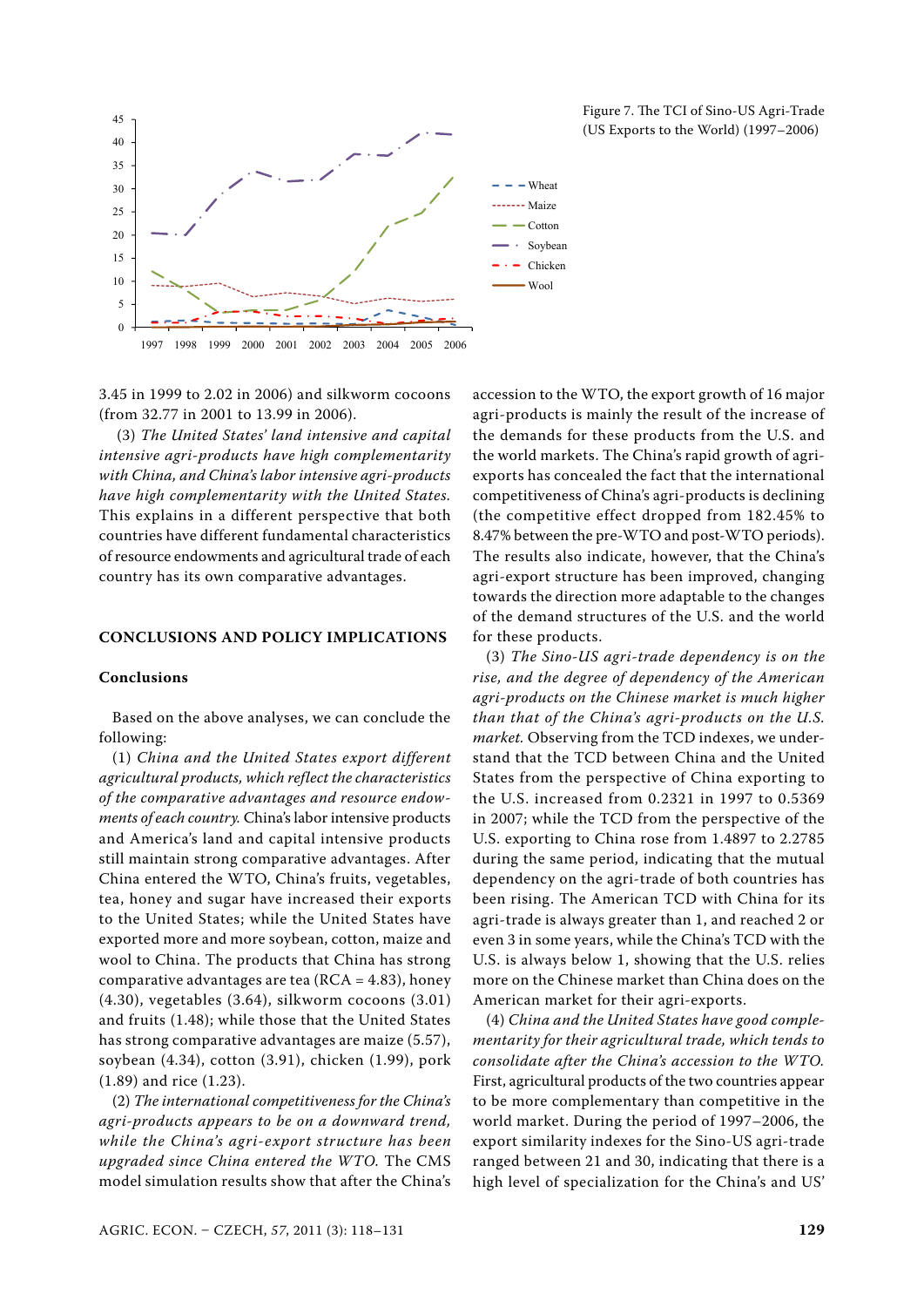agricultural exports in the world market. Second, the agricultural export structures of the two countries have shifted from more competitive to more complementary after the China's accession to the WTO. The Sino-US agri-export SI indexes kept rising before 2000, and showed a downward trend in general since 2002, indicating that China and the United States have become more complementary than competitive for their agricultural exports since China entered the WTO, and their agri-export structures have been evolving towards the direction of maximizing the resource endowments and comparative advantages of each country for its agricultural exports.

## **Policy implications**

The following policy implications are thereby proposed based on the above conclusions:

(1) *Both China and the United States should positively push the global free trade process to facilitate the economic recovery of all countries in the world including China and the United States.* The analyses indicate that under the WTO free trade framework, China has played a promoting role in agricultural exports for both China and the U.S. Therefore, under the current circumstances of the world financial crisis and the global economic downturn, China and the United States, both as big agri-product traders in the world, should strongly advocate trade liberalization and oppose trade protectionism, in an effort to reach the agreement of the Doha Round of the WTO free trade negotiations as soon as possible for the formation of a global free trade mechanism, for the benefit of all countries, especially for the developing countries, and the recovery of the world economy.

(2) *Both China and the United States should utilize each country's comparative advantages and further strengthen the agri-trade complementarity between them.* China and the United States should fully utilize the comparative advantages based on the resource endowments of each country, in an attempt to realize the win-win situation of complementary and the mutual benefit for the agricultural trade of both countries. More specifically, China should continue to produce and export labor intensive products such as fruits, vegetables, tea, honey, sugar and silkworms, and develop processing industries for these labor intensive products. The United States should further reinforce their dominant position for their land intensive and capital intensive products, in order to maintain their leading role worldwide in producing and exporting such agricultural products as soybean, cotton, maize, wool, chicken and pork etc. Only when they actively readjust their agricultural structures according to the

resource endowments of each country, will China and the United States be able to realize a higher level of agri-trade complementarity and a win-win situation for further development.

(3) *China should adopt positive measures to further increase the international competitiveness of its agricultural products.* Despite the fact that China's agri-exports have grown faster than ever after its WTO accession, the international competitiveness of the China's exporting agricultural products is on a downward trend. Therefore, China should continue to expand its agri-exports on the one hand, and take positive measures to enhance the international competitiveness of its agri-exports on the other. These measures include: continuing to strengthen the support for agriculture, encouraging agri-exports by adopting export facilitating policies, strengthening agri-product quality supervision from the field to the table, fostering brands for export products, and advocating intensive agri-business on a moderate scale to achieve the economy of scale in agricultural production, processing and trade.

## **References**

- ADB (Asian Development Bank) (2002): Did East-Asian Developing Economies Lose Export Competitiveness in the Pre-Crisis 1990s? In: Assessing East-Asian Export Performance from 1980 to 1996. ADB Institute, Tokyo.
- Banerjee S. (2005): International competitiveness and sugar strategy options in Australia, Brazil and the European Union. International Journal of Business Studies, *13*: 39–66.
- Benson G.A. et al. (1999): U.S. Agriculture and International Trade. In: Marketing 1. Kansas State University, Agricultural Experiment Station and Cooperative Extension Service. Available at http://www.oznet.ksu.edu (accessed May 2009).
- Carter C., Rozelle S. (2002): Will China's Agriculture Reflect its Comparative Advantage? In: Gale F. (ed.): China's Food and Agriculture: Issues for the 21st Century. AIB-775, Economic Research Service/USDA, pp. 27–30,.
- Chen K.Z., Duan Yufeng (2000): Competitiveness of Canadian agri-food exports against competitors in Asia: 1980–97. Journal of International Food & Agribusiness Marketing, *11*: 152–165.
- Cheng Guoqiang (2001): WTO Agricultural Rules and Agricultural Development of China. China Economic Press, Beijing, China.
- Gorton M., Davidova S., Banse M., Bailey A. (2006): The international competitiveness of Hungarian agriculture: past performance and future projections. Post-Communist Economies, *18*: 69–84.